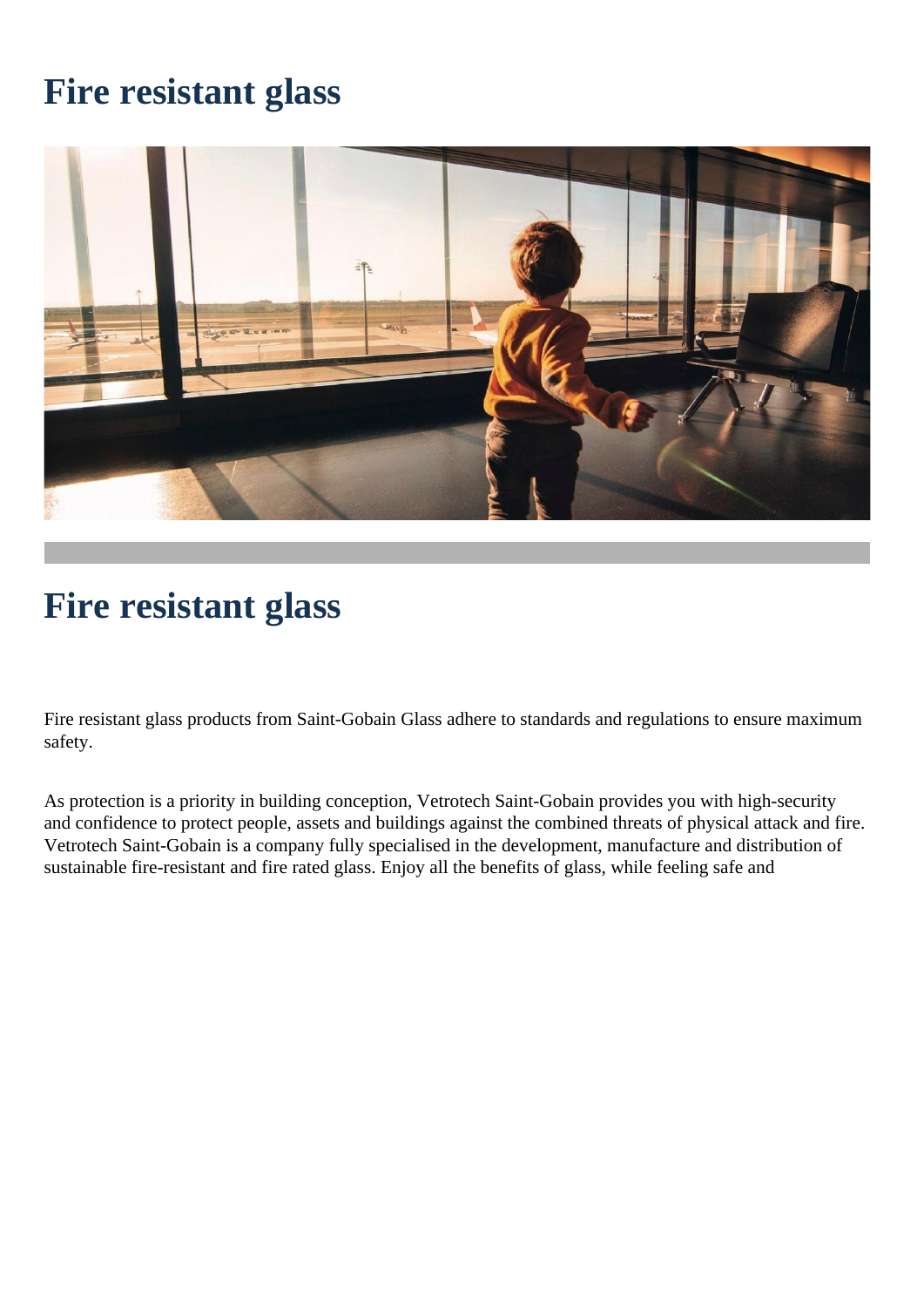comfortable in secured living places: light, visibility, design, transparency.

Discover our product range

[Fire resistanc](https://vetrotech.com/en/uk/fire-resistance-europe)e

[High security](https://vetrotech.com/en/uk/high-security)

**[Specialtie](https://vetrotech.com/en/uk/specialties)s** 

**[Marine](https://vetrotech.com/en/uk/marine)** 

# MARKET SEGMENT EXPERTS

By answering specific demands in terms of building occupancy and risk analysis, we constantly devel improve our fire resistant glass solutions to ensure that they answer to all markets and applications' r We carry out nearly 500 tests per year – within external as well as our own internal test laboratories– assist you in your project to find the most suitable safety glass solution. This also entails monitoring sustainability and taking our environmental responsibilities seriously to safeguard our common future.

For commercial, healthcare, educational, hospitality and public buildings, as well as marine applicatic kinds, the Vetrotech team can provide you with its expertise and advices to fulfill all your life-safety gl requirements.

Discover the applications we specialise https://vetrotech.com/en/uk/building-segments

# CUSTOMISE YOUR SOLUTION

We are dedicated to delivering fire resistant glass solutions with industrial excellence and reliable del but also to making your projects as special as possible. This is why, in addition to delivering standard safety solutions, we offer you an extensive range of glazing options & features you can combine like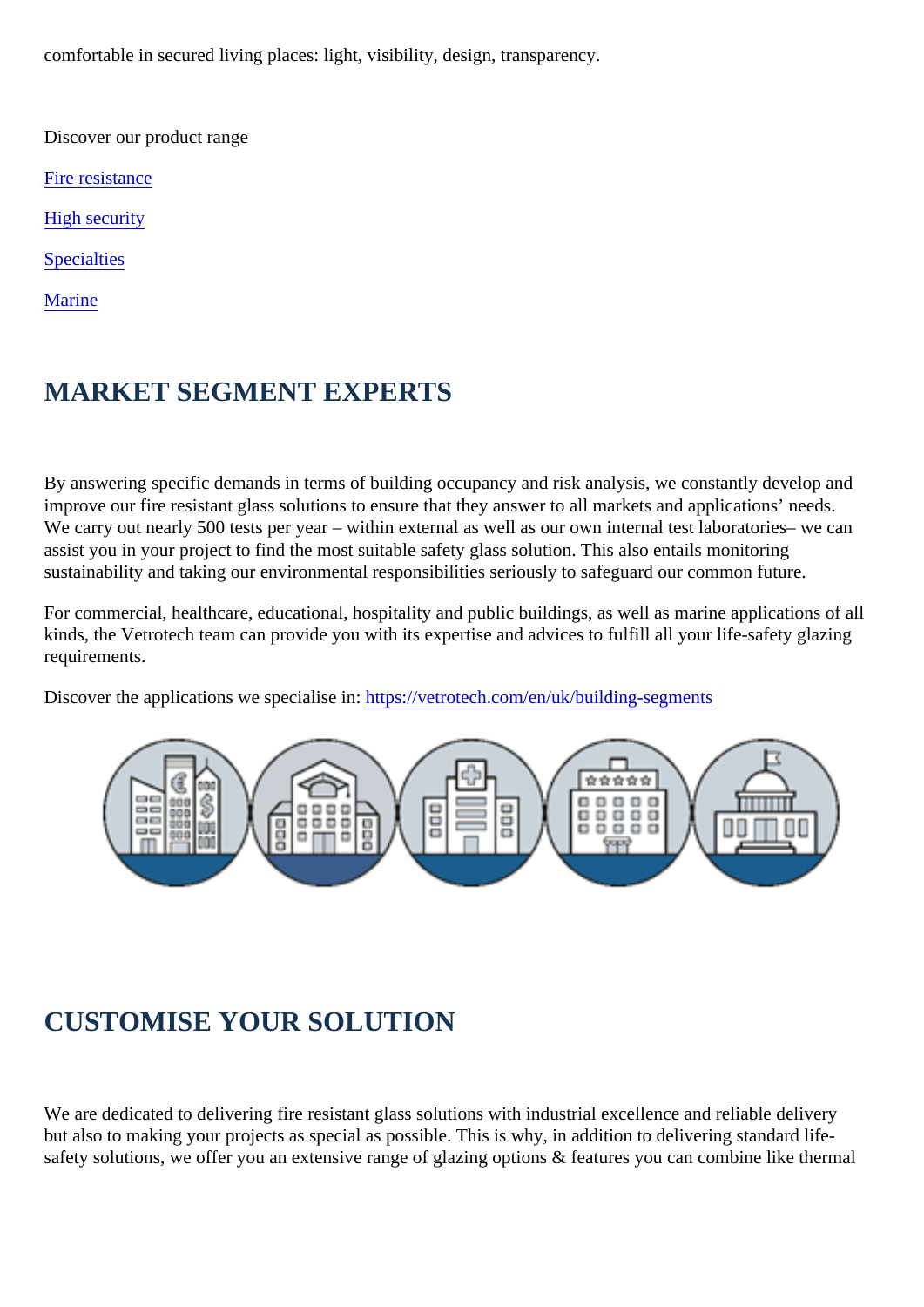or sound insulation, solar control, screen printing and many more.

Beyond protection, all Vetrotech solutions can be combined with other solutions of the Saint-Gobain range to meet many additional requirements

# **Learn more about Vetrotech's Multifunctionality**

### **Extra safety**



#### + Protection

The PRO range offers security and confidence in the face of the combined threats of physical penetration and fire, ideal for fire doors & sidelights.

#### + Alarm

SECURIT ALARM sounds an active alert when broken for an elevated need of precaution.

#### $+$  Floors

Bring natural daylight deep into the building with LITE FLOOR, a walkable or drivable glass floor/skylight with fire resistance up to 2 hours.

#### + EMS shielding

EMS STADIP is the right solution to block electromagnetic radiation, to protect equipment from electronic interference or prevent eavesdropping in sensitive areas of a building.

#### + Radar interference

CONTRARADAR can increase flight safety by preventing unwanted radar reflection to control towers from nearby buildings.

#### + Clear view

THERMOVIT electrically-heated glass guarantees a safe view to the outside by preventing the creation of condensation or frost.

# **Sustainability**



+ Double glazing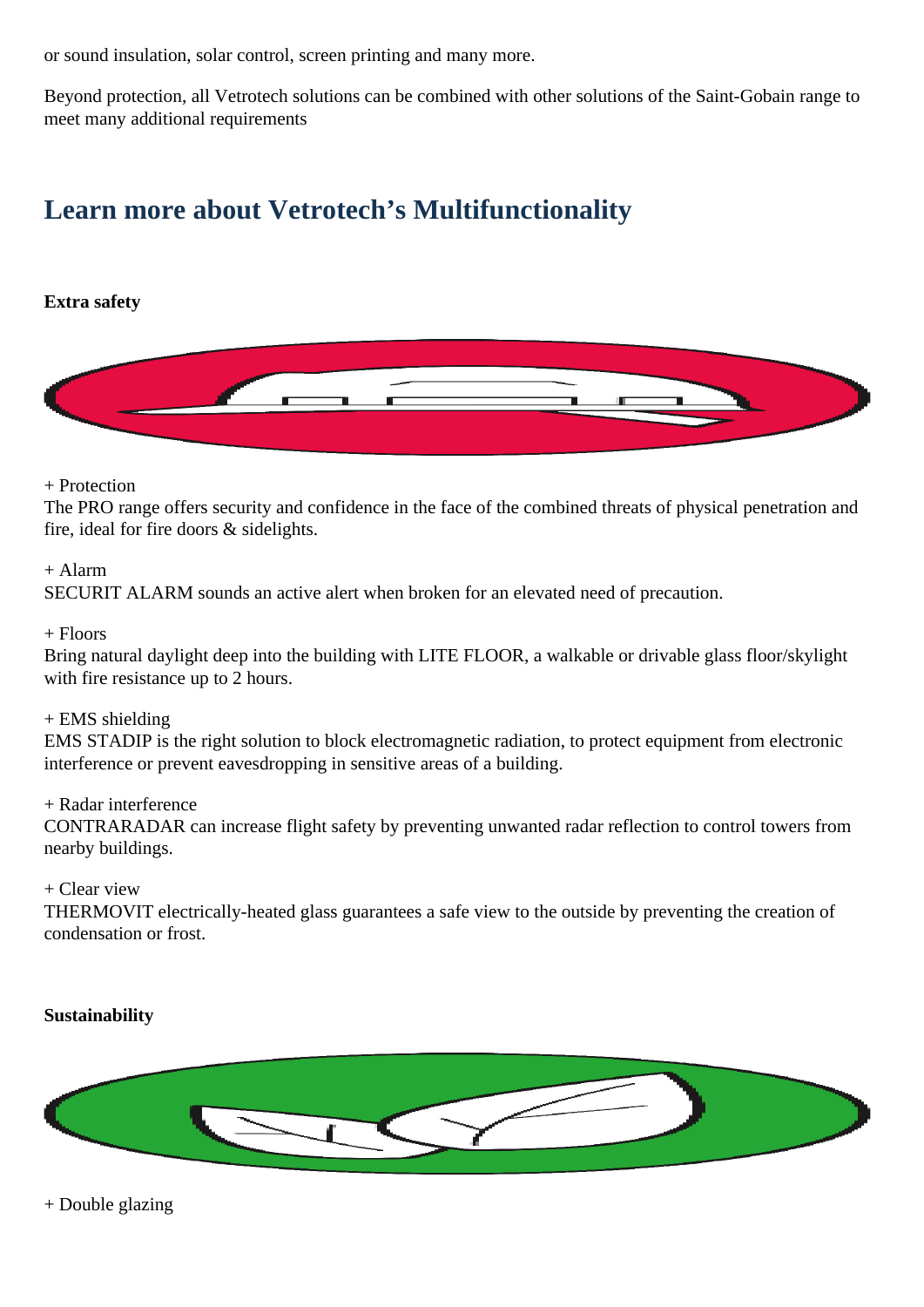Thermally insulated CLIMAPLUS with Low-E coating is key to reducing the energy consumption of buildings and maximizing natural light – resulting in a smaller impact on the environment.

# + Triple glazing

Go the extra mile with CLIMATOP by getting the highest insulating properties with triple glazed units – our planet will thank you!

#### + Solar control

Interior spaces are protected from overheating while managing daylight with the range of Saint-Gobain solar control coatings such as COOL-LITE. A cool and sustainable solution.

#### $+$  Tinting

PARSOL is our range of body-tinted glass. Choose your colored appearance and desired visible daylight transmission properties.

#### + Self-cleaning

SGG BIOCLEAN glass limits the need for chemical cleaning materials or large amounts of fresh water. Who doesn't want less cleaning?

# **Design**



# + Coloring

Limitless color options await you with laminated STADIP COLOR or EMALIT enamel-colored glass.

# + Screen printing

SERALIT is perfect for applying repetitive patterns such as dots, stripes, squares, logos, or whatever crosses your mind, on a glass surface.

# + Digital printing

PICTUREiT can be used to permanently print complex patterns, pictures and text on glass surfaces and create unique designs.

# + Shapes

Glass is very dynamic and so are the forms that you can create with it. We offer a wide range of different shapes to realise your modern architectural designs.

# $+$  Curving

Architects often use bent glass to make their structures look and feel more natural. Many of our products can provide curved solutions.

 $+$  Edging

Use translucency to bring a special touch with SGG SATINOVO.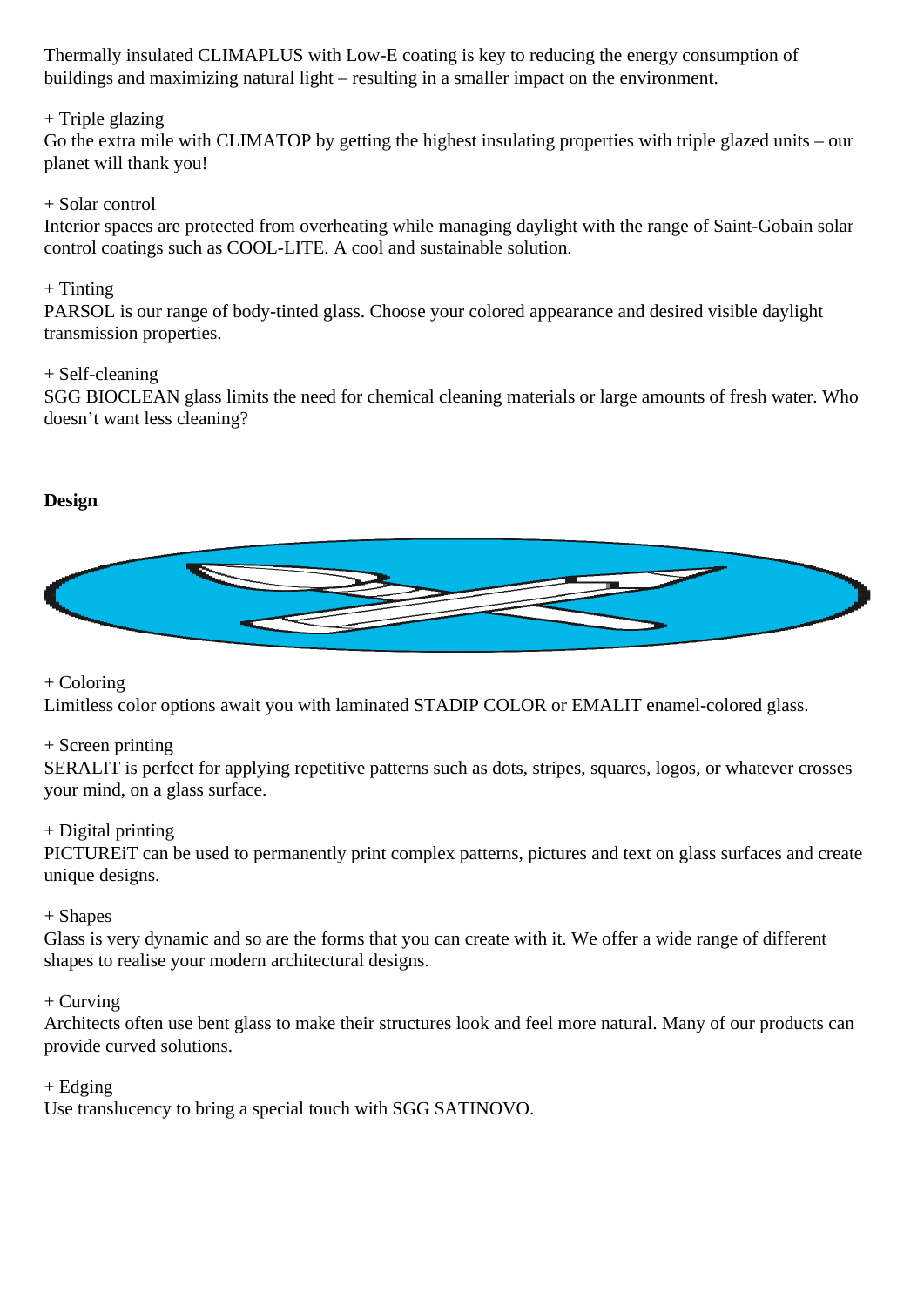# Related products

CONTRAFLAM STRUCTURE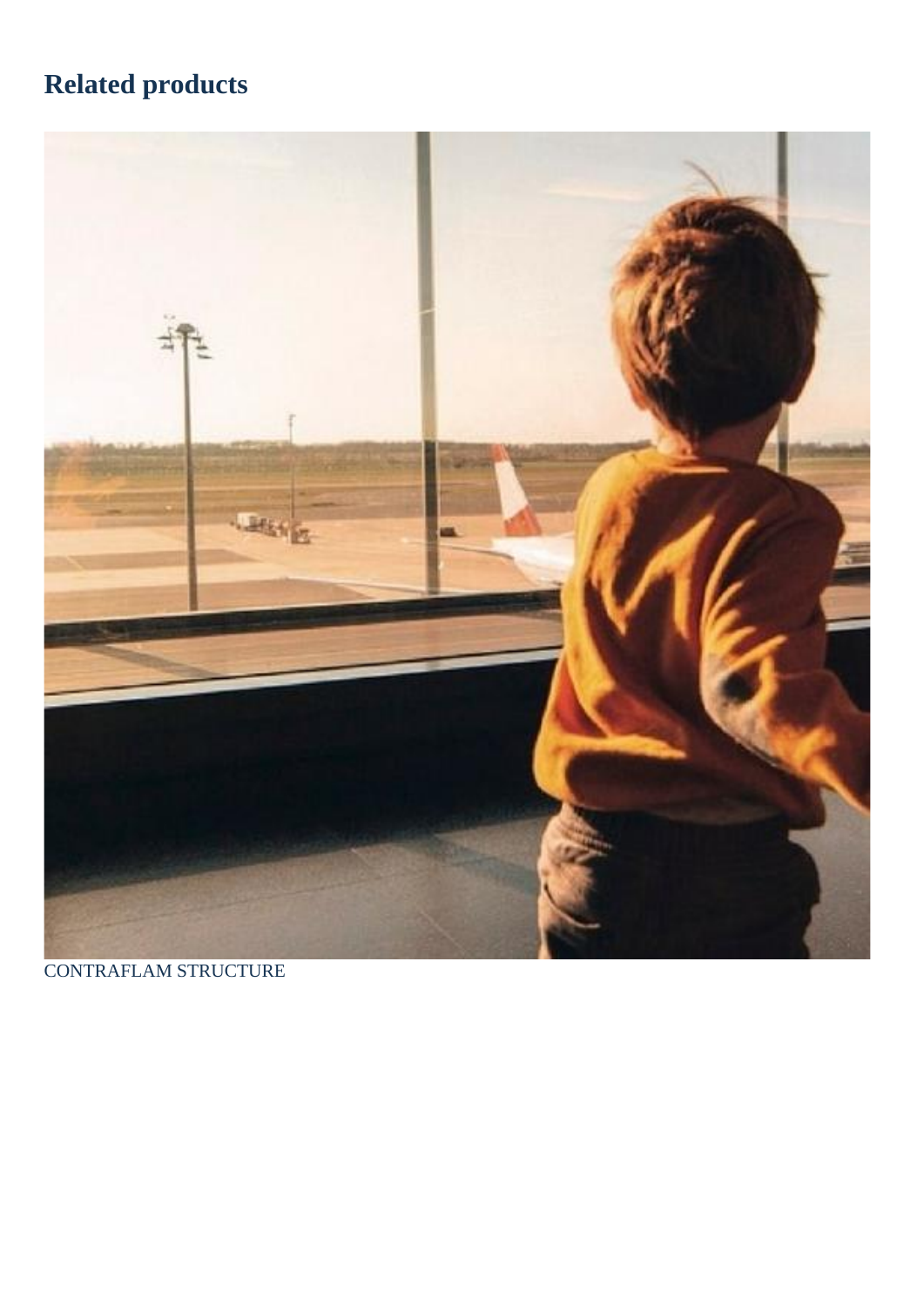CONTRAFLAM LITE